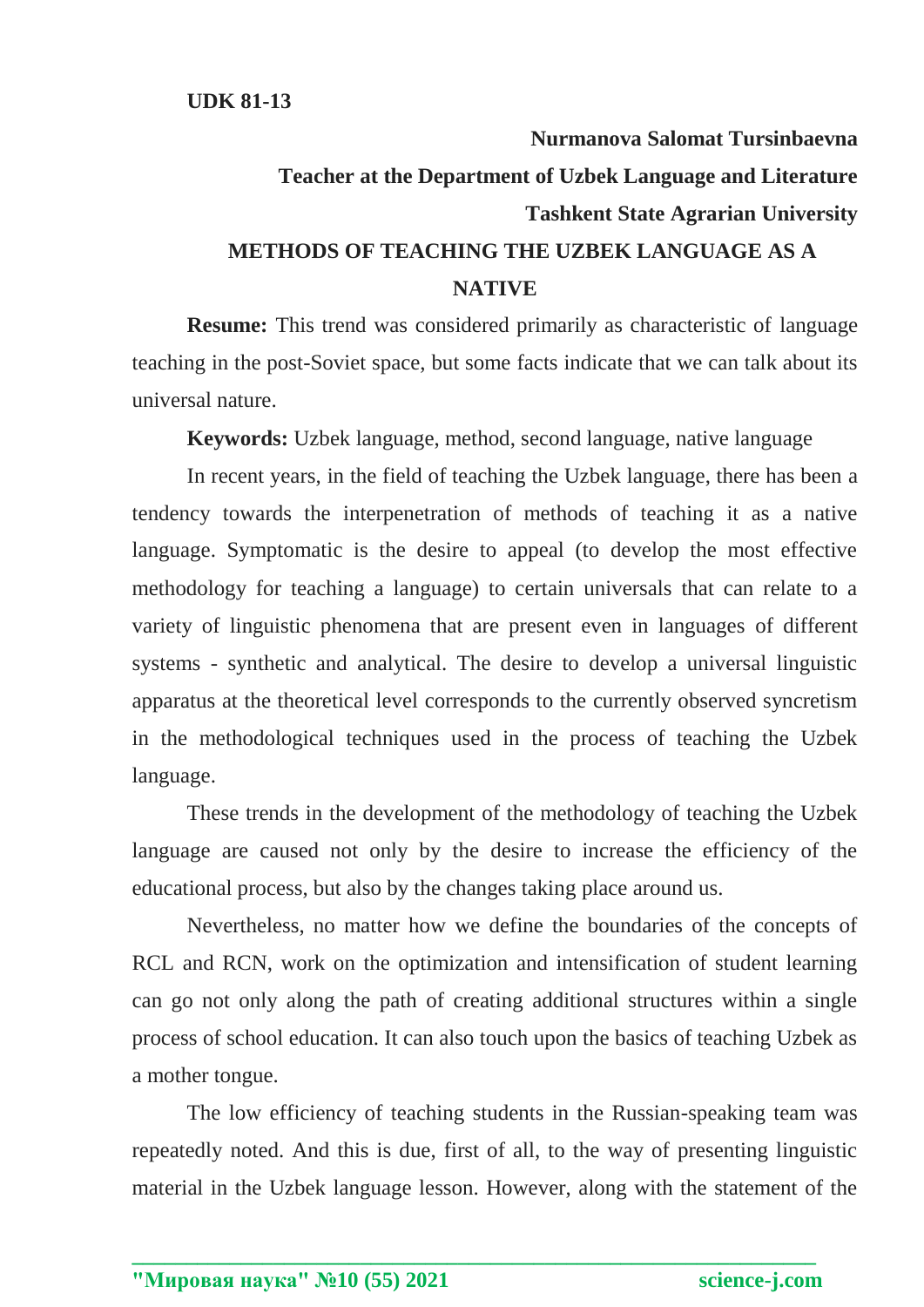fact that this category of children lags behind Russian students, material is accumulating that testifies to the advantages.

Attempts to improve the system of teaching the Uzbek language in Russian schools have been undertaken for a long time and regularly, but they do not go beyond the framework of individual alternative methods and programs, and it seems that there is a need to create a unified updated approach to teaching the Russian language, taking into account all the challenges that characterize the current situation. around schooling. There is a need for the emergence of a methodology that can qualitatively and quickly, with lower costs, teach all students of the modern Russian school without exception, or, at least, make it easier for them to learn the Uzbek language.

It seems that an understanding of the importance of acquiring solid knowledge of morphemic and word formation, as well as morphology, is found in each teaching material for language, because there are sections that teach morphemic and word-formation analysis, and spelling rules are distributed according to specific parts of speech, and the syntactic analysis of sentences accompanies the study of punctuation rules. However, it is easy to see that we are dealing, for the most part, with the formal principle of the distribution of material, and rarely where is constant reliance on knowledge of a basic nature provided. The worst situation is precisely with the sections "Morphemic" and "Word formation", the repetition of which is episodic and in no way connected with the entire learning process. Thus, we are building a building of competent command of the Russian language without a foundation. It is not surprising that the results of our work cannot fully please us.

If, in the above case, the methods of teaching Uzbek as a native language agreed in the same assessment of the importance of knowledge of certain sections of the school curriculum and the sequence of their mastering, then the RFL method itself can be in demand in a modern school due to the leading method of presenting language material in it. In accordance with the communicative methodology prevailing in teaching Russian as a foreign language, it is customary to go from

**\_\_\_\_\_\_\_\_\_\_\_\_\_\_\_\_\_\_\_\_\_\_\_\_\_\_\_\_\_\_\_\_\_\_\_\_\_\_\_\_\_\_\_\_\_\_\_\_\_\_\_\_\_\_\_\_\_\_\_\_\_\_\_**